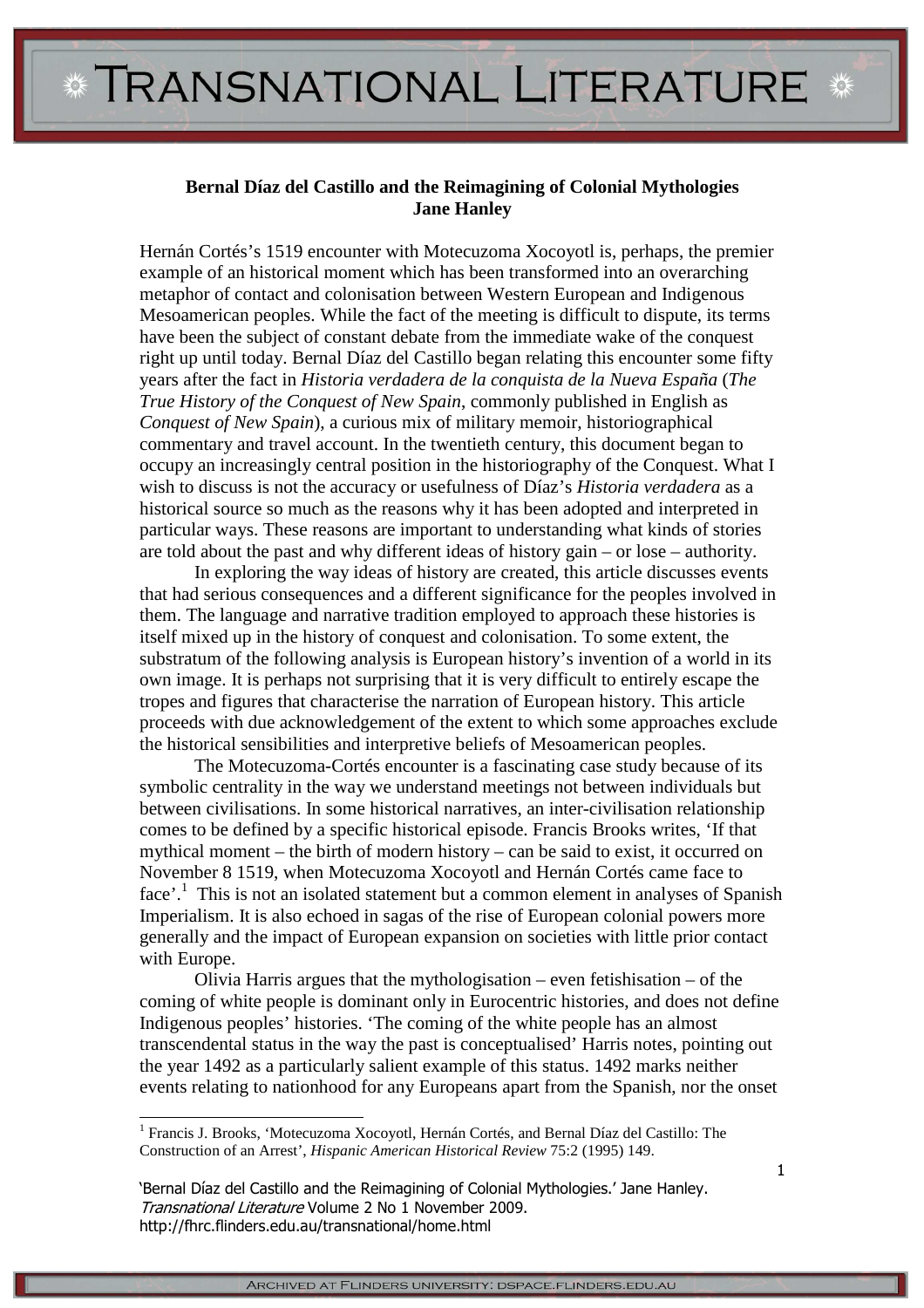of actual processes of colonisation. It was not even the first appearance of Europeans on the American continent.<sup>2</sup> The importance of 1492 is instead attached to abstract definitions, such as the role of the explorer and discoverer as a force in European history, and as a moment of transition between historical epochs. The encounter is conceived as rupture, as transformation, and Cortés's story fits into this conception and myth-process as well. The image of Cortés in history plays a part in the establishment of the tropes of white-man-as-native-god, of the might of European steel, of the independence and ingenuity of European individuals over the incomprehension of native peoples. Cortés' story is bound to any number of subsequently definitive central myths of colonialism, some of which linger in readings of colonial history today. Such characterisations of the Spanish-American encounter and the search for essential causes are symptomatic of the very preoccupation with the Conquest as an emblem of European culture.

What kinds of stories do we have about the Conquest and what do their modes of reading tell us about the ways European tradition has mythologised colonial encounters? The earliest documented description of Motecuzoma's meeting with Cortés reached Europe in the letters Cortés sent to Carlos V, which were collected as the *Cartas de relación*. 3 Following the appearance of *Cartas de relación* several other works supporting or questioning Cortés's version of events appeared in Spain. Among the most substantial and significant for Hispanic colonial history were Francisco López de Gómara's *Historia general de las Indias* and Bartolomé de las Casas' *Brevísima relación de la destrucción de las Indias*. 4 Cortés is unabashedly the hero of his own narrative in *Cartas de relación*, which was written at the time of the Conquest and responded to his immediate political need to justify his actions and confirm his position. Cortés's heroic story is subsequently reinscribed by López de Gómara, Cortés's official biographer, which then initiated the interplay between political utility and historical authority that has characterised so much Hispanic American historiography.

It was not until after the appearance of these and other works that Díaz completed *Historia verdadera*, and it was not until the mid-seventeenth century that a version of this alternative participatory testimony was published and was, therefore, more generally available. From this chronology and from the references within the *Historia verdadera* to other writers, it is clear that from its conception the document was profoundly implicated in already existing disputes over the story of the Spanish in America. The famed clarity and detail of Díaz's writing also draws on years of previous retellings and anecdotes to fix and order the commotion and disruptions of daily experience into a continuous autobiographical history. What the *Historia verdadera* offers is the story of the young Bernal Díaz del Castillo, a soldier who participated in various campaigns under different captains, most notable among them the entry into Tenochtitlán with Hernán Cortés. On another level, it offers us the commentary of the aging Díaz on what has already been said about these campaigns.

<sup>&</sup>lt;sup>2</sup> Olivia Harris, "The Coming of the White People": Reflections on the Mythologisation of History in Latin America', *Bulletin of Latin American Research* 14:1 (1995) 11.

<sup>&</sup>lt;sup>3</sup> This chronology refers to a particularly European critical and historiographic tradition; stories of events in Mexico and surrounding realms were communicated through America and the Caribbean more rapidly and through more diverse channels than they were communicated back to Europe.

<sup>4</sup> Francisco López de Gómara, *Historia general de las Indias*, (Madrid: Espasa-Calpe 1941) (first published 1552); Bartolomé de las Casas, *Brevísima relación de la destrucción de las Indias*, ed. A. Saint-Lu (Madrid: Cátedra 2005) (first published 1552).

<sup>&#</sup>x27;Bernal Díaz del Castillo and the Reimagining of Colonial Mythologies.' Jane Hanley. Transnational Literature Volume 2 No 1 November 2009. http://fhrc.flinders.edu.au/transnational/home.html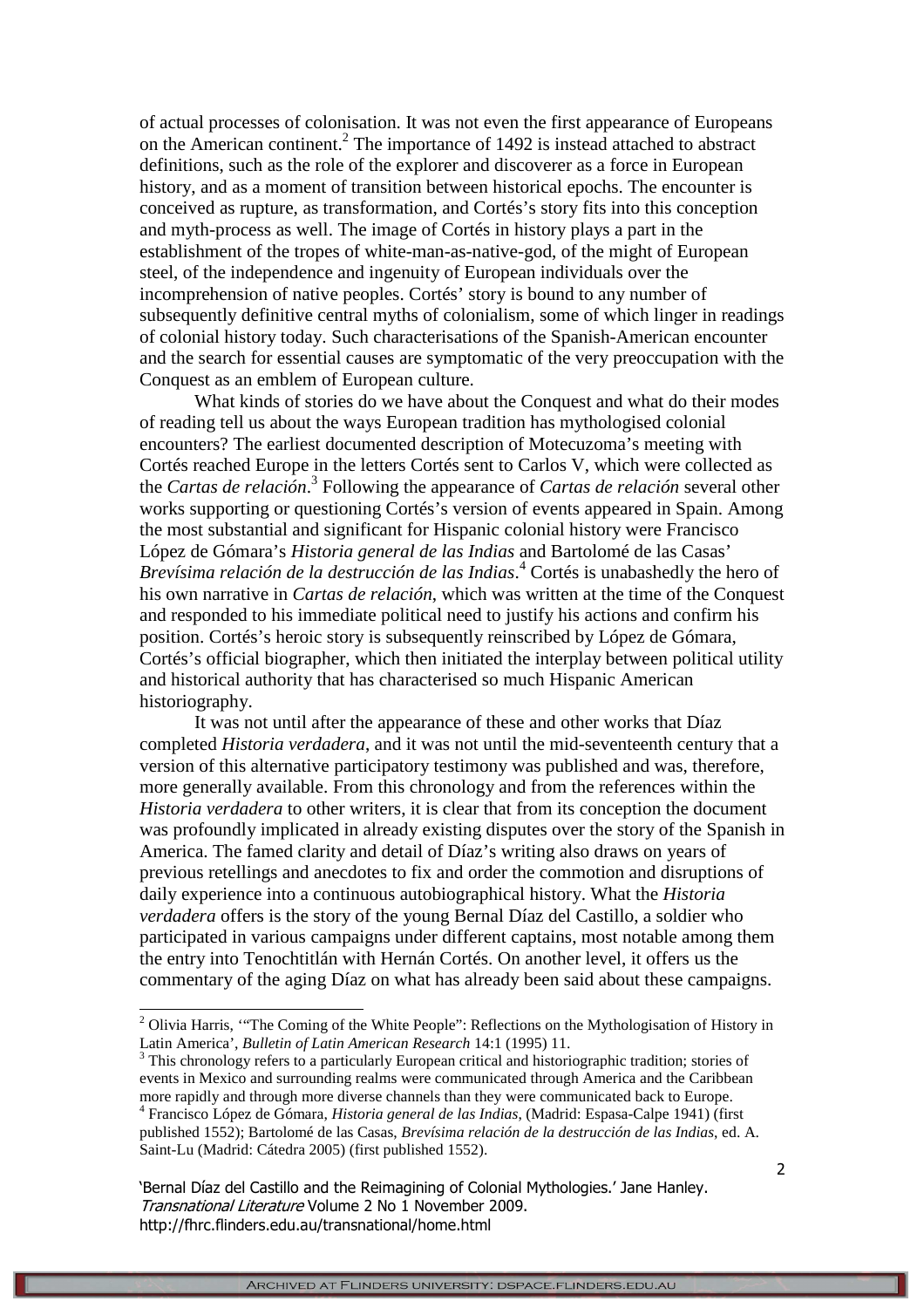He was living through the consequences for the (Spanish) participants not just of the actions he describes but also the material and symbolic consequences of the alternative interpretations of these actions. Those interpretations were even then vying for space in the historical record; Díaz del Castillo's text was part of a documentary re-enactment of the struggle for resources, political authority and material power that was occurring across the Hispanic American world.

If Cortés's and Díaz's versions of events broadly agree, as argued by Rolena Adorno and others, what are the differences that influence the relative position of the accounts and how they are read?<sup>5</sup> Both narrators gave versions of the encounter in their stories; both, in fact, told their experience with a sense of the broader consequences of the story and some feeling for posterity. The differences, then, come partly from the different roles of the narrators in the action and how these influence both the conscious and unconscious elements of style and perspective in the accounts. Another difference affecting how the two stories are interpreted comes from readers' perspectives and feelings for history. John Ochoa believes a key characteristic of Díaz's story is the degree to which grand events are presented in a work that 'conforms to human scale'.<sup>6</sup> By this comment it is easy to see the interaction between the status of the encounter as an historical moment epitomising the drama and impact of imperial conquests – a status that potentially looms larger with greater spatial and temporal distance from the event – and the narrative and rhetorical characteristics that belong specifically to Díaz. Ochoa also describes Díaz as expressing the 'view of the common soldier', a common characterisation of Díaz.<sup>7</sup> Cortés, and López de Gómara, on the other hand, are perceived to have told a different kind of story. They created in Cortés a decisive individual and heroic leader. Consequently, Díaz is more easily imagined as a witness, whereas Cortés slips into the role of the self-promoter. After briefly comparing the features of the *Historia verdadera* to popular conceptions about what kind of storyteller Díaz was and what kind of story he told, this image of Díaz as soldier will be contrasted with the popular image of the character of Cortés.

*Historia verdadera* appeals for its sense of freshness and specificity, and the apparent transparency of its chronicling of detail. These characteristics have sometimes been attributed to Bernal Díaz's lack of formal education and unfamiliarity with the stylistic conventions of the time. Other commentators, such as David Boruchoff, suggest instead that this substitution of direct description for higher metaphor and allusion can be attributed to Díaz's confrontation with the new and other.<sup>8</sup> Manuel Durán goes so far as to suggest that the absence of pre-existing imagery and established literary convention actually demonstrates Díaz's superiority to Cortés and Gómara in this respect.<sup>9</sup> While Díaz may not be the literary virtuoso that López de Gómara demonstrates himself to be, it is precisely the directness and descriptive simplicity in Díaz's narration of events that come into play in analyses of his authority as an historian. Less evidence of sophistication leads to a greater claim to veracity. As one of Peter Carey's characters tells us in Carey's virtuoso simulation of

<sup>&</sup>lt;sup>5</sup> Rolena Adorno, 'The Discursive Encounter of Spain and America: The Authority of Eyewitness Testimony in the Writing of History,' *William & Mary Quarterly* 49:2 (1992) 210-28.

<sup>&</sup>lt;sup>6</sup> John A. Ochoa, 'The Paper Warrior: Education, Independence, and Bernal Diaz's War to Stop Time,' *MLN* 114. 2 (1999): 354.

 $7$  Ochoa 342.

<sup>&</sup>lt;sup>8</sup> David A. Boruchoff, 'Beyond Utopia and Paradise: Cortés, Bernal Díaz and the Rhetoric of Consecration', *MLN* 106. 2 (1991): 341.

<sup>9</sup> Manuel Durán, 'Bernal Díaz del Castillo: Crónica, Historia, Mito', *Hispania* 75:4 (1992) 797.

<sup>&#</sup>x27;Bernal Díaz del Castillo and the Reimagining of Colonial Mythologies.' Jane Hanley. Transnational Literature Volume 2 No 1 November 2009. http://fhrc.flinders.edu.au/transnational/home.html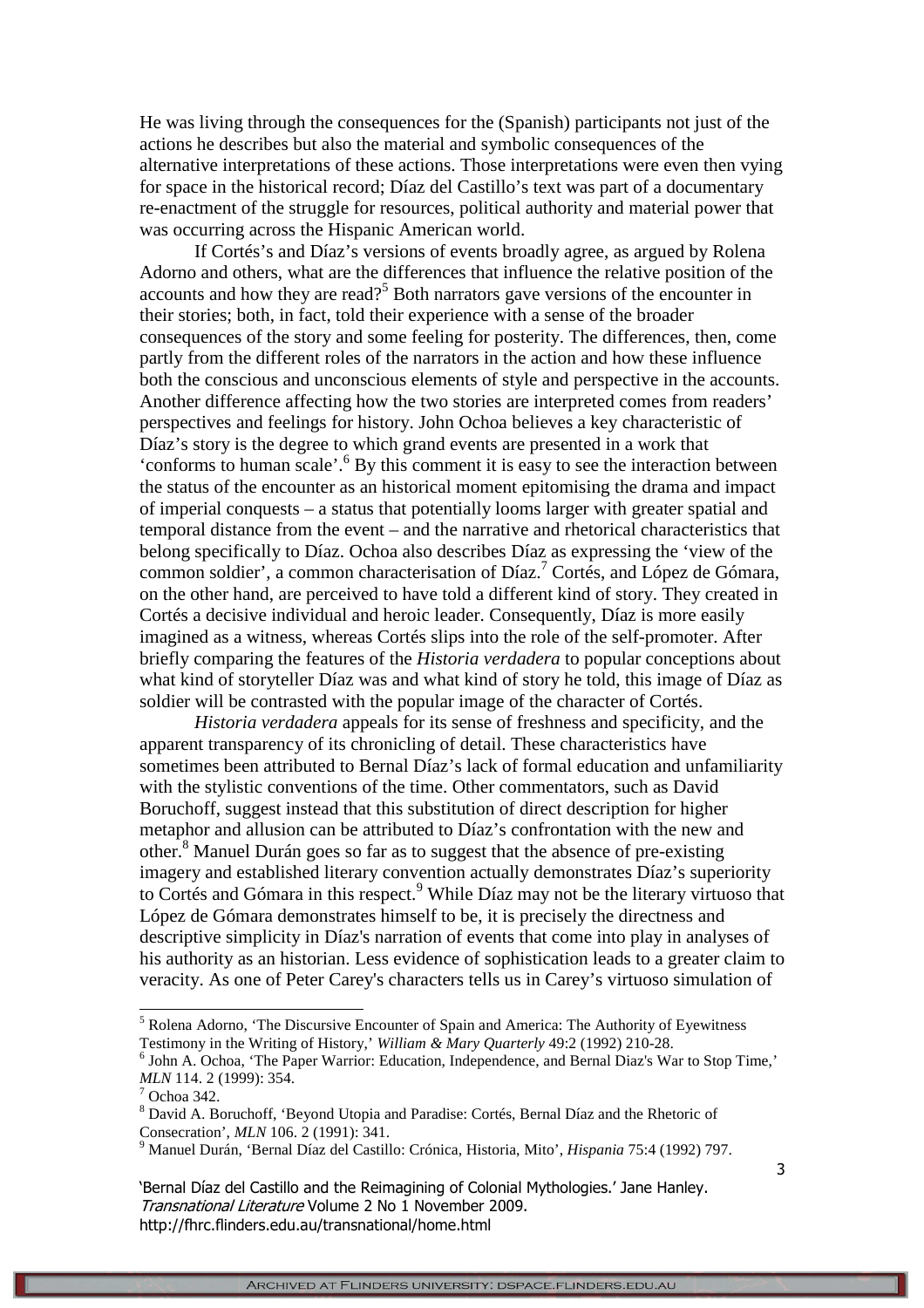a testimonial narrative *The True History of the Kelly Gang*, 'It is history Mr Kelly it should always be a little rough that way we know it is the truth'.<sup>10</sup> However, the reading which elevates Díaz as a straightforward historical witness – if such a thing exists – discounts the complexity of his own relationship to this story. Comments like Ochoa's, which cite his 'humble narrative voice' and 'breathless tone of a recent witnessing' reinforce the reading of this work as a testimonial.<sup>11</sup> In a move which is strikingly reminiscent of that which sometimes occurs in commentaries comparing women's writing with men's, Díaz is often dubbed 'Bernal', while other players are referred to by their surnames. As with the perception of women writers, then, Díaz's writing is apparently uninflected by artifice. Instead it is purely sensory and positively anti-intellectual.

This tendency is remedied in contemporary discussions of the *Historia verdadera* which bring us back to a reading of Bernal Díaz in his political and material setting. *Historia verdadera* also serves the interests of the older Díaz, whose land-holdings and personal fortune depended on the justification of the Conquest. It is important to remember that it was not only Cortés who had a personal stake in the way events in America were interpreted in Europe. Though his life was more private than Cortés's, Díaz's fate also hinged on decisions made in Europe. Already, with these two readings of the *Historia verdadera*, it is possible to see its adoption into different frameworks, those of the naive witness and the testimonial history, and the self-justification of the strategic political actor. The former deals with the practical and probes the text for detail, evidence, and description, while the latter deals with motive, and begins to work on the levels of story construction, rhetoric, and reference. Still other modes of reading situate the *Historia verdadera* within post-colonial paradigms of transcultural identity and multi-sited narrative. In Lisa Rabin's fascinating comparison of an episode from *Historia verdadera* with similar episodes in other chronicles of the Americas, Díaz's narrative voice is seen to occupy a new liminal space which, in the very act of turning towards the legitimating tactics of official European history, reveals the resistance of experience and the aberrant reality of the New World. $^{12}$ 

How is it possible for Bernal Díaz del Castillo to be all of these things? He is simultaneously fool and strategist, savant and rhetorician, both unlettered and allusive, a representative of the limited perceptions of the Spanish invaders and the possessor of newly American eyes. How does his supposed naivety relate to his evident bitterness towards the López de Gómara-Cortés alliance? The temptation – irresistible for many Bernaldiano scholars – is to play with biographical summary which defines Díaz through terms we can understand or, at least, believe we can understand: those of young adventurer, soldier, *encomendero*, and historian. For how Díaz experienced these multiple roles, we have only his word. For what these roles mean to us today, we can analyse the knowledge and experiences that affect the way we define them.

Contemporary readings of *Historia verdadera* often privilege the materialpolitical reading, and thus the motives and position of the older Díaz. The excellent analysis by Adorno underscores Díaz's immediate ambitions and his stake as a

 $10$  Of course, the character expressing this sentiment turned out to have been lying himself. Peter Carey, *The True History of the Kelly Gang* (St Lucia: University of Queensland Press, 2000) 386.  $11$  Ochoa 343.

<sup>12</sup> Lisa Rabin, 'Figures of Conversion and Subjectivity in Colonial Narrative', *Hispania* 82:1 (1999) 40-45.

<sup>&#</sup>x27;Bernal Díaz del Castillo and the Reimagining of Colonial Mythologies.' Jane Hanley. Transnational Literature Volume 2 No 1 November 2009. http://fhrc.flinders.edu.au/transnational/home.html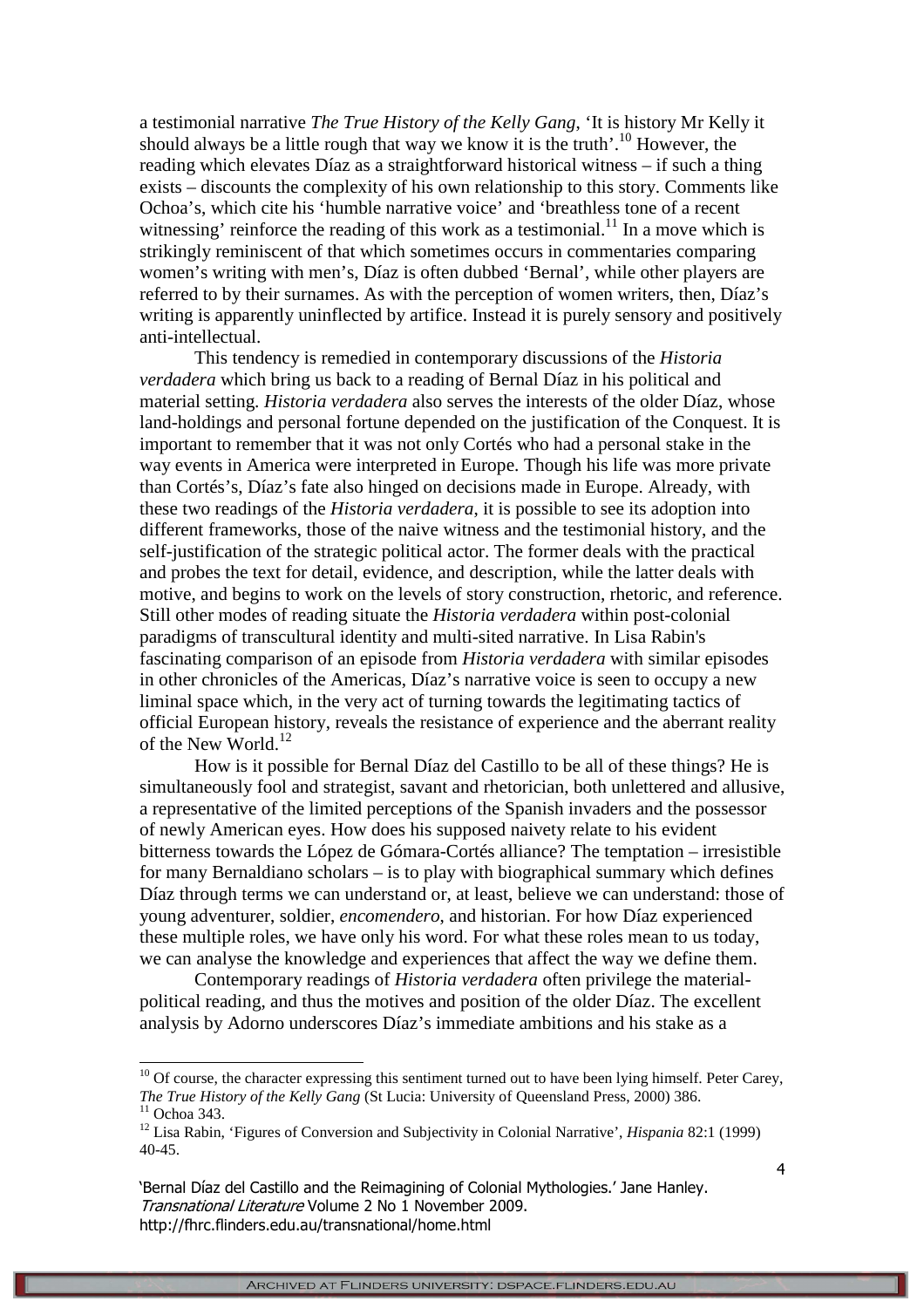landholder in the perceived justice of the Conquest, a much needed tonic to some of the more mythic interpretations of the events of conquest which take the chronicles, particularly López de Gómara's, at their word.<sup>13</sup> This emphasis does, however, relegate the role of the young Díaz to mere character, creating an artificial distinction between historian and soldier, where the former has a deep personal investment in the overarching discourse surrounding the Conquest story, and the latter is reshaped to fit these political ends. The author is putatively of more significance than the soldier-ascharacter. Of course, Díaz earned his place in the historical record through his writing rather than his actions in the Conquest. However much *Historia verdadera* emphasises the encounters of his youth, it is his action in recalling and recounting that has an ongoing relevance to debates on colonialism and the making of history. The text itself is what creates Díaz as an historical actor and, in this sense, the function of the work shifts towards autobiography. The inscription of this self in historical narrative, then, is an adornment of events with the exchanges that take place between present feeling and past experience. Thus Díaz's relationship to his own life, his resentment of Cortés's public profile, his material circumstances, his desires, become a matrix for a public critique of Cortés as deceitful and for a 'just war' defence with a different foundation.

The contrast between the portrayals of Díaz and of Cortés as characters in historical narrative could not be starker. Analysis of the events of the Conquest and the politics of the encounter are inextricably bound up with what is known and believed about Cortés's choices, eccentricities, brilliance, and lies. Cortés is imagined as a force in history as an individual. Readings of Díaz as a soldier or Díaz as an historian implicitly underpin interpretations of *Historia verdadera.* The image of Cortés, however, shadows not only *Cartas de relación* or López de Gómara's *Historia general y conquista de México* and *Vida de Hernán Cortés*, but all stories of the Spanish-American Conquest, perhaps even all stories of conquest in subsequent centuries. Inevitably, therefore, to contest the story of Conquest is to contest the character of Cortés and the main historical sources that describe his actions, which are Díaz, López de Gómara and Cortés himself. While the popular image of Cortés may have emerged from these sources, it exists outside of them. This is the idea of Cortés as calculating, strategic, decisive, inspired and driven. This concept of Cortés the Conqueror comes from Cortés' own mythmaking. Díaz's text confirms some of these traits. At minimum Díaz represents a man with strong vision and a powerful capacity to sway and manipulate others. His deep understanding of the necessity of communication we can see in his own immediate and constant narrativisation of his own actions for his audience in Spain, as well as his consistent acquisition of variously effective translators to assist him with his negotiations. However, when subsequent historians and narrators of the Conquest choose a particular version of Cortés, they are choosing also a mode of interpretation of what took place between the Spaniards and the Aztecs.

 Just as Díaz's own story-telling was a performance of events many years past, each subsequent reading which interprets and contrasts *Historia verdadera* with its predecessors and successors in Hispanic colonial history occurs under new circumstances. If Díaz is dismissed as less than convincing, and López de Gómara and Cortés are taken more or less at their word, the reading tends to reinforce the supremacy of the Spaniards, and the individual powers of Cortés in particular. This

<sup>&</sup>lt;sup>13</sup> Adorno 211-23.

<sup>&#</sup>x27;Bernal Díaz del Castillo and the Reimagining of Colonial Mythologies.' Jane Hanley. Transnational Literature Volume 2 No 1 November 2009. http://fhrc.flinders.edu.au/transnational/home.html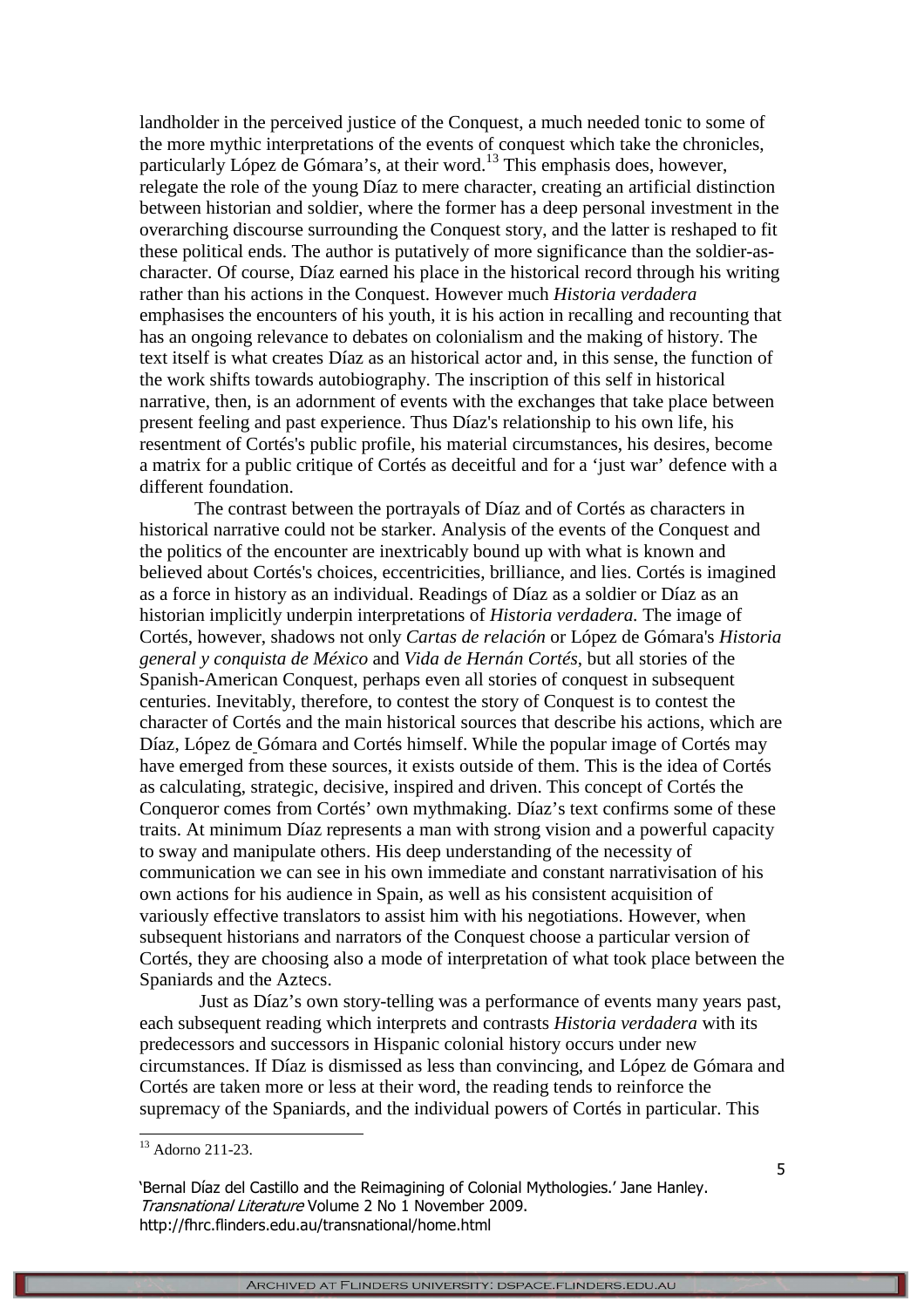was often the case through to the seventeenth century, while the chronicles of conquest were still part of the legitimating regime of the Spanish Empire and had a role in actual Spanish governance in America. In this setting, Cortés's confabulations are in many ways acting on the same level politically as at the time of composition: as a narrative underlining not only the effectiveness of the Spanish actions but also their ethical and legal groundings. The representation of the Conquest was embedded in the terms of the Conquest, and its justifications within the legal and moral structures of the time. With the secularisation of European society and the stirrings of Independence movements in Latin America, a different relationship to the colonial past emerged and different understandings of its stories became necessary. As a result, popular and scholarly understandings of the conquest have been utterly transformed since the sixteenth century. With the passage of time, other conditions of reception also came into play: historicity and distance negated the immediacy of self-interest that was present in the composition of these texts. Their political utility became a more diffuse and hence less obvious feature.

In the nineteenth century, with the rise of empirical scientific methods and anthropology, historical documents which made more persuasive claims to descriptivism and rationalism became more highly valued. In emerging secular democracies, political and material readings also began to take precedence over religious ones. This was accompanied by an increased interest in colonial history – possibly resulting from the increasing insecurity of colonial rule – and by the appearance of several English translations of *Historia verdadera*. These included those of Maurice Keatinge at the start of the nineteenth century and John Ingram Lockhart some decades later. On a more abstract level, the text could be interpreted as better reflecting democratic ideologies and the increasing political freedom, including the freedom to critique political leaders, available in many European countries. As Ramón Iglesia says, 'Bernal's viewpoint happens to coincide with that of a period which has striven to put all things on the same level, which has regarded genial individuals with suspicion, especially in the field of political and military action'.<sup>14</sup> Iglesia also suggests readers who have lived their lives substantially in peacetime tend to privilege the text's functions as a personal, peripatetic or ethnographic rather than military history, which elevates Díaz over López de Gómara, as this latter focuses more on qualities of leadership in a military environment. According to Iglesia, López de Gómara is discredited for this tactical, militaristic analysis, despite having written a history and chronology which roughly agrees with Díaz's own. <sup>15</sup>

Until the twentieth century, the 'Remón' edition of *Historia verdadera* was the definitive and widely available version.<sup>16</sup> It was challenged by the publication of the Guatemala manuscript, based on a draft left by Díaz and which he continued to edit until his death. This manuscript source was probably also edited by others after his death. By comparing the texts it is possible to see some of the divisions between Díaz's interests and those of Spain and the Spanish Church, which are mainly relevant to a political-material reading of the *Historia*. However, the increasing significance of the Guatemala manuscript also indicates something about what kinds of texts were of

l

<sup>&</sup>lt;sup>14</sup> Ramón Iglesia, 'Two Articles on the Same Topic: Bernal Díaz del Castillo and Popularism in Spanish Historiography and Bernal Díaz del Castillo's Criticisms of the History of the Conquest of Mexico, by Francisco López de Gómara', *The Hispanic American Historical Review* 20:4 (1940) 538. <sup>15</sup> Iglesia 520-21.

<sup>&</sup>lt;sup>16</sup> The 'Remón' edition was produced in 1632 by Father Alonso Remón based on the document Díaz had sent to Spain.

<sup>&#</sup>x27;Bernal Díaz del Castillo and the Reimagining of Colonial Mythologies.' Jane Hanley. Transnational Literature Volume 2 No 1 November 2009. http://fhrc.flinders.edu.au/transnational/home.html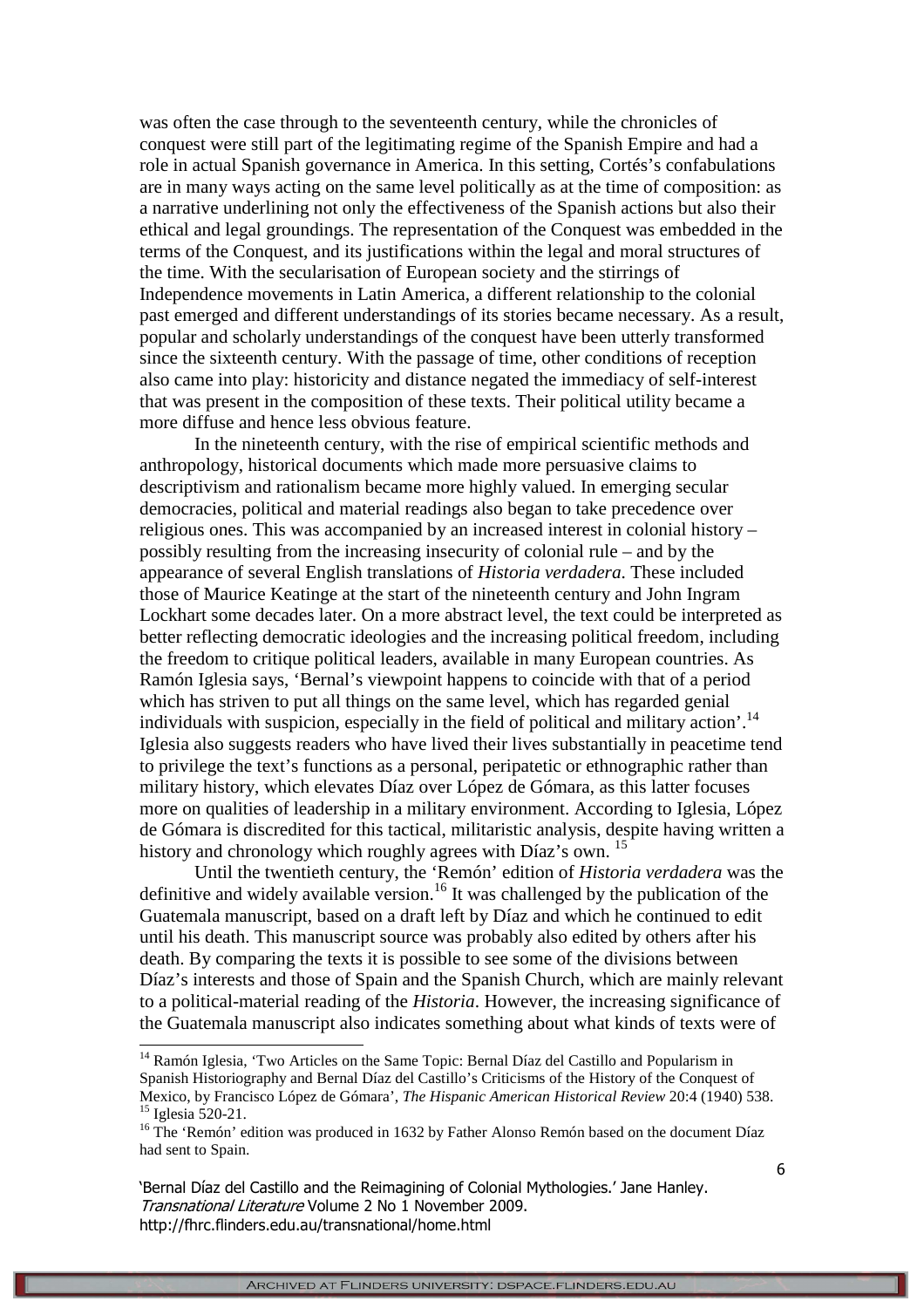interest to twentieth century readers of colonial histories. In privileging the Guatemala manuscript, readers placed less emphasis on finished historical narrative than on the author's relationship to the story he told: his changes of direction, his selfcontradictions, and his descriptive asides. The presence of divergent threads became more important as signs of the potential of the *Historia verdadera* to undo rather than reinforce dominant narratives of Conquest. Instead of following López de Gómara's silent assumption of the justice of the Spaniards' actions, or even being persuaded by Díaz's religious and anti-Indigenous 'just war' defence, some readers begin from a position which assumes the culpability of the Spanish and which regards Cortés's individual heroic status with scepticism.

*Historia verdadera* is a relatively popular text with paperback editions in various languages available for a general audience.<sup>17</sup> Its serious study, however, is largely within educational institutions and for scholarly research. Thus, the uses of Díaz's narrative in teaching and learning are often the sites of the first encounter of the contemporary reader with the text. Several trends are immediately evident in university curricula. *Historia verdadera* appears in both the literary and historical studies areas. In the former, the focus tends to be on the development of a specifically Latin American poetics and the emerging features of Latin American literature in the sixteenth century as a precursor to subsequent developments in the arts. This context for analysis is reflected in the work, among others, of Enrique Flores and Oswaldo Estrada.<sup>18</sup> In the historical studies area, the emphasis lies rather on America-centric colonial histories and post-colonial interpretations of the emergence of Latin American identities.<sup>19</sup> One thread which is also woven into the interpretation of Hispanic colonial texts in the late twentieth century is the waxing of scholarship on suppressed voices in history. It is worth noting the instances in which *Historia verdadera* is included solely for its coverage of Indigenous peoples in general, and specifically Cortés's collaborator and interpreter who is variously known as La Doña Marina, La Malinche, or Malintzín. She has become a hugely important figure in American gender studies and colonial history.<sup>20</sup> Relating *Historia verdadera* to Indigenous accounts of the time of conquest and colonisation is part of the surging popularity of scholarship on previously suppressed voices and perspectives. This becomes quite complex when looking at Hispanic colonial sources, however, in which supposedly Indigenous narratives were recorded and mediated by Catholic monks. These different frameworks for interpretation reflect the different conditions of consumption. With each respective account of these early Spanish American encounters the embodied experience is reimagined through the act of telling and the

-

'Bernal Díaz del Castillo and the Reimagining of Colonial Mythologies.' Jane Hanley. Transnational Literature Volume 2 No 1 November 2009. http://fhrc.flinders.edu.au/transnational/home.html

 $17$  The analysis of these editions and their various exclusions, the stories the translators and editors choose to tell, makes for an interesting project in and of itself.

<sup>18</sup> Enrique Flores, 'El Silencio de La Conquista. Poéticas de Bernal Díaz,' *Revista de Crítica Literaria Latinoamericana* 29:57 (2003) 143-50; Oswaldo Estrada, *La imaginación novelesca: Bernal Díaz entre géneros y épocas*, (Madrid/Frankfurt: Iberoamericana, 2009).

<sup>&</sup>lt;sup>19</sup> For example Alvaro Bernal, 'Los Primeros Registros Acerca de Nuestra Otredad a Partir de Colón, Cortés y Bernal Díaz del Castillo', *Círculo de Humanidades* 10:21-22 (2002) 97-108; Alfonso de Toro, 'Staging of hybridity in the discourse of the conquest', *Atenea* 493 (2006) 87-149.

<sup>&</sup>lt;sup>20</sup> See for example Sonia Rose de Fuggle, 'Bernal Díaz del Castillo Cuentista: La Historia de Doña Marina', *Actas del X Congreso de la Asociación de Hispanistas I-IV* (Barcelona: Promociones y Publicaciones Universitarias, 1992) 939; Margo Glantz, 'Doña Marina and Captain Malinche', *Bilingual Games* ed. D. Sommer (New York: Palgrave Macmillan, 2003) 149-61; Gladys M. Ilarregui 'Itoca Malintzín/Doña Marina: Biografía de una Mujer Indígena', *Beyond Indigenous Voices,* ed. M. Preuss (Lancaster: Labyrinthos, 1996) 43-48.